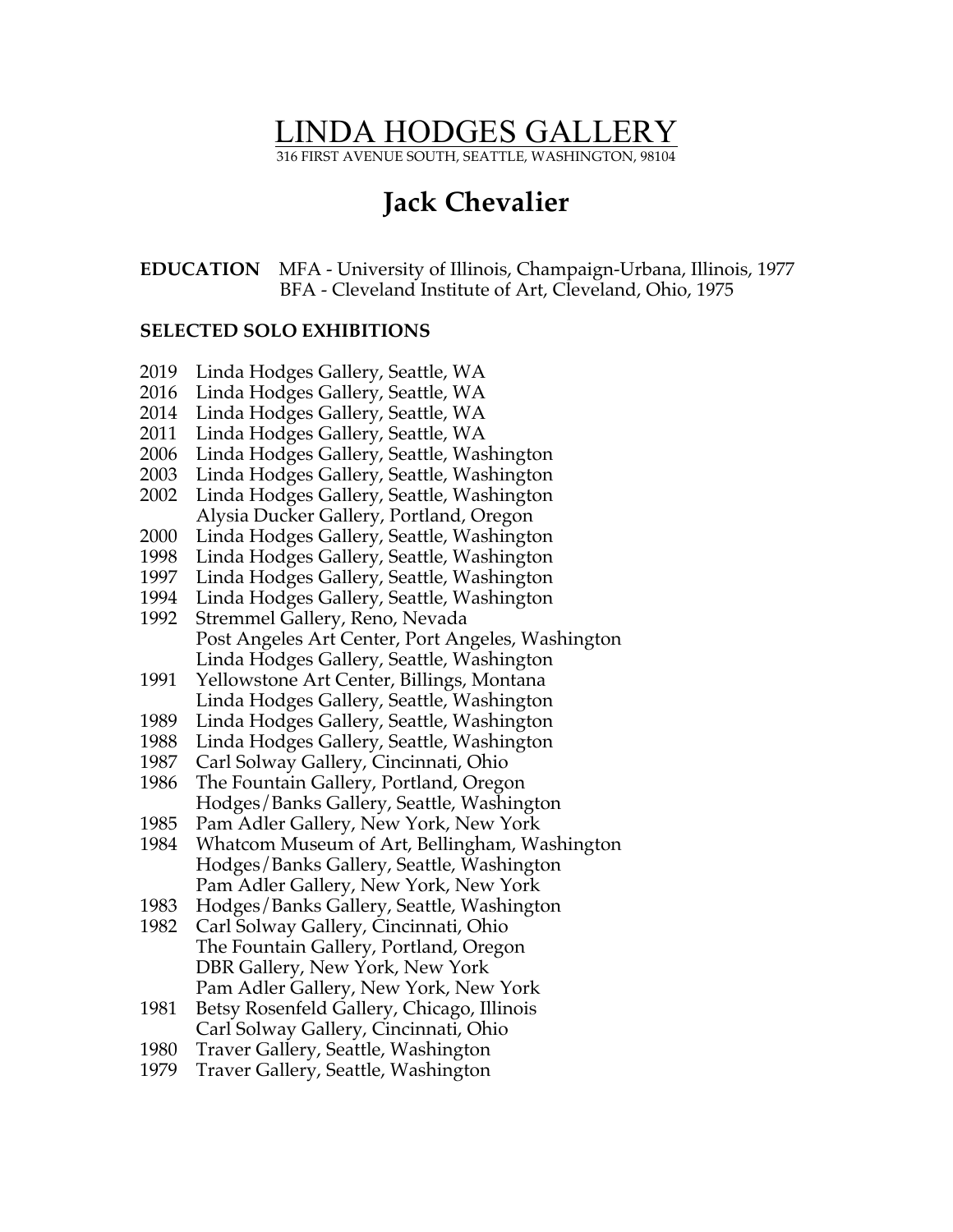### **SELECTED GROUP EXHIBITIONS**

- 2010 "Four Views," Linda Hodges Gallery, Seattle WA
- 2008 25th Anniversary Exhibition, Linda Hodges Gallery, Seattle, WA
- 2006 Retrospective Part I, The Port Angeles Fine Arts Center, Port Angeles, WA
- 2001 "Natural Causes" Gallery One, Ellensburg, WA
- 2000 "Inaugural Group Exhibition", Linda Hodges Gallery, Seattle, WA "Bumberbiennale: Painting 2000", curated by Matthew Kangas, Bumbershoot, Seattle, WA
- 1997 "Spring Eternal", Seafirst Gallery, Seattle, WA
- 1996 "Marking Time," Kittredge Gallery, University of Puget Sound, Tacoma, WA
- 1995 "Group Exhibition", Linda Hodges Gallery, Seattle, Washington "Curatorial Eye of James Archer," Archer Gallery, Clark College, Vancouver, Washington
- 1994 "Landscape", Tacoma Art Museum, Tacoma, Washington
- 1993 "Home", Bellevue Art Museum, Bellevue, Washington "Microsoft Collects", Henry Art Gallery, Seattle, Washington
- 1991 "Northwest Tales", Anchorage Art Museum, Anchorage, Alaska "Old Focus Northwest", Old Pueblo Museum, Tucson, Arizona
- 1990 Annual Art Auction, Independent Curators Inc., New York, New York "Wood", Port Angeles Art Center, Port Angeles, Washington
- 1989 "A Different War: Vietnam in Art", Whatcom Museum of Art, Bellingham, Washington (1989-1992)

"Specific Gravity", Western Washington University, Bellingham, Washington

- 1988 "A Contemporary Survey", Cheney Cowles Museum, Spokane, Washington
- 1987 "Focus: Seattle", San Jose Museum of Art, San Jose, California "Northwest Landscape", Linda Hodges Gallery, Seattle, Washington
- 1986 "Drawing Power", Lynn McAllister Gallery, Seattle, Washington
- 1985 "American Art Now! Painting in the 80's", Columbus Museum of Art, Columbus, Georgia

Group Show, Pam Adler Gallery, New York, New York

- 1984 "Three-dimensional Paintings", Carl Solway Gallery, Cincinnati, Ohio "Landscape/Point of View:, The Fountain Gallery, Portland, Oregon "Surface, Material and Structure", Hodges/Banks Gallery, Seattle, Washington
- 1983 "Art of the Pacific Northwest", Brentwood Gallery, St. Louis, Missouri The Chicago International Art Exposition, Navy Pier, Chicago, Illinois
- 1982 "Selected Gallery Artists", Pam Adler Gallery, New York, New York The Chicago International Art Exposition, Navy Pier, Chicago, Illinois "The Cleveland Institute of Art: 100 Years", Cleveland Museum of Art, Cleveland, Ohio
- 1981 "Color on Structure", Ben Shahn Gallery, William Patterson College, Wayne, New Jersey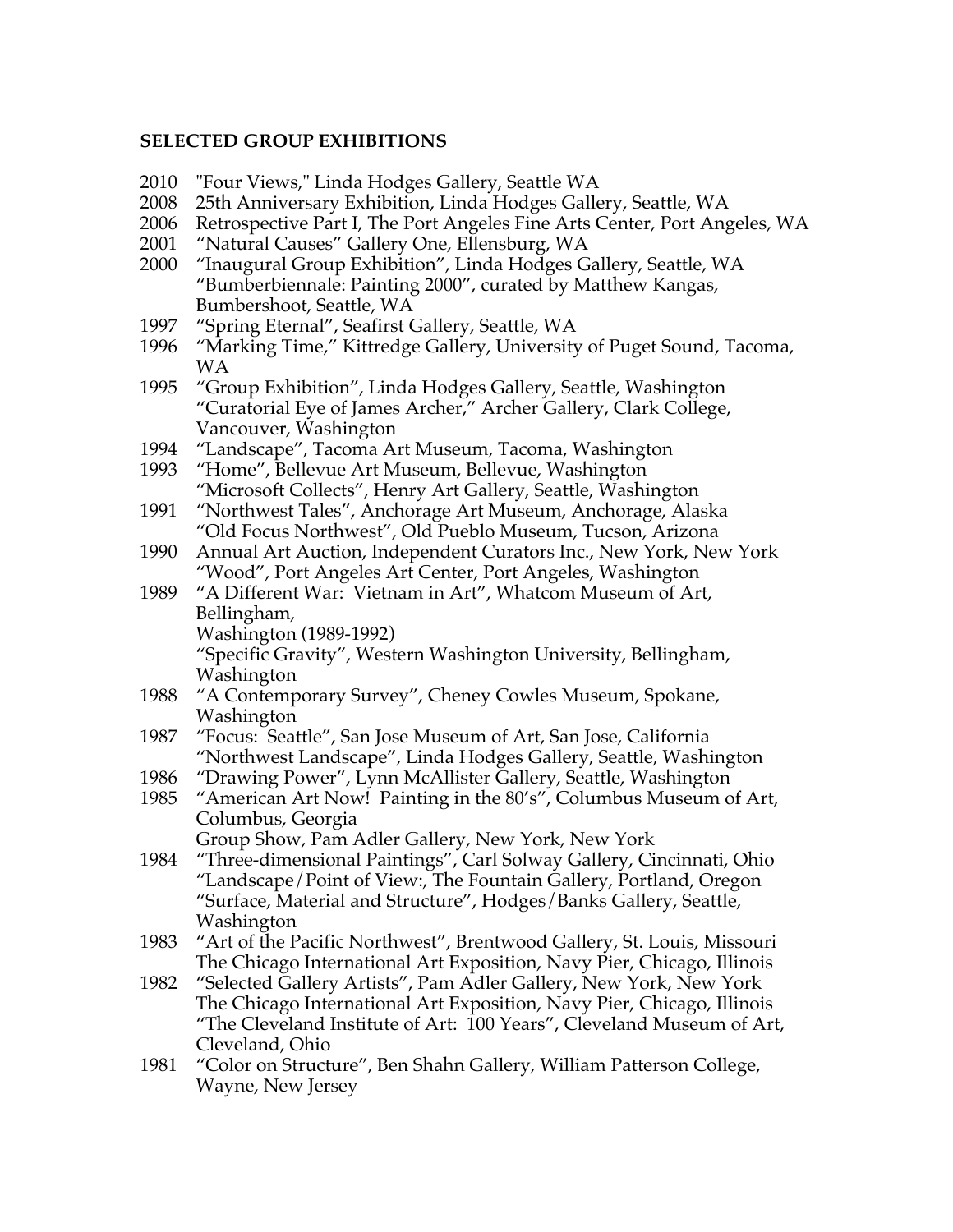### **SELECTED GROUP EXHIBITIONS (CONT.)**

| 1981 | "Abstraction: An American Tradition", Henry Art Gallery, University of |
|------|------------------------------------------------------------------------|
|      | Washington,                                                            |
|      | Seattle, Washington                                                    |
|      | "Gallery Artist", Betsy Rosenfeld Gallery, Chicago, Illinois           |
|      | "Introductions", The Fountain Gallery, Portland, Oregon                |
|      | "Invitational", Pam Adler Gallery, New York, New York                  |
|      | "Assemblages - The Private Icon", Henry Art Gallery, University of     |
|      | Washington, Seattle, Washington                                        |
|      | "Between Painting and Sculpture", Pam Adler Gallery, New York, New     |
|      | York                                                                   |
|      | "Pertaining to Houses", Getler/Pall Gallery, New York, New York        |
|      | "Seattle Drawings", Seattle Pacific University, Seattle, Washington    |
| 1980 | "Seattle Invitational", Open Space Gallery, Victoria, B.C., Canada     |
|      | "Eighth Annual", Tacoma Art Museum, Tacoma, Washington                 |
| 1979 | "Invitational Exhibition", Kansas State University, Manhattan, Kansas  |
| 1978 | "Eighth National Print and Drawing Exhibition", University of North    |
|      | Dakota, Minot, North Dakota                                            |
| 1977 | "Assembled Propositions", Willoughby Fine Arts Center, Cleveland, Ohio |
| 1976 | "Assembled Propositions", Art Research Center, Kansas City, Missouri   |
|      | "Fourteenth Midwest Biennial", Joslyn Art Museum, Omaha, Nebraska      |
| 1975 | "Assembled Propositions", Tangelman Art Gallery, Cincinnati, Ohio      |
|      | "Assembled Propositions", N.O.V.A. Gallery, Cleveland, Ohio            |
|      | "New Talent", New Gallery, Cleveland, Ohio                             |

## **AWARDS**

1988 Betty Bowen Merit Award, Seattle Art Museum, Seattle, Washington

### **GRANTS AND COMMISSIONS**

- 1992 Harborview Hospital, County 1% for art grant, Seattle, Washington
- 1991 AT&T Gateway Tower, Seattle, Washington
- 1990 Mentor Graphics, Beaverton, Oregon
- 1988 Quadrant Corporation A Weyerhauser Company, Seattle, Washington
- 1985 Seattle Arts Commission Two major commissions for the Seattle Opera House, Seattle, Washington
- 1984 Plum Creek Timber Company Inc. materials grant

### **COLLECTIONS**

American Express, New York Art Horizons, New York Arthur Anderson & Co., Seattle Bellevue Art Museum, Bellevue Bogle & Gates, Seattle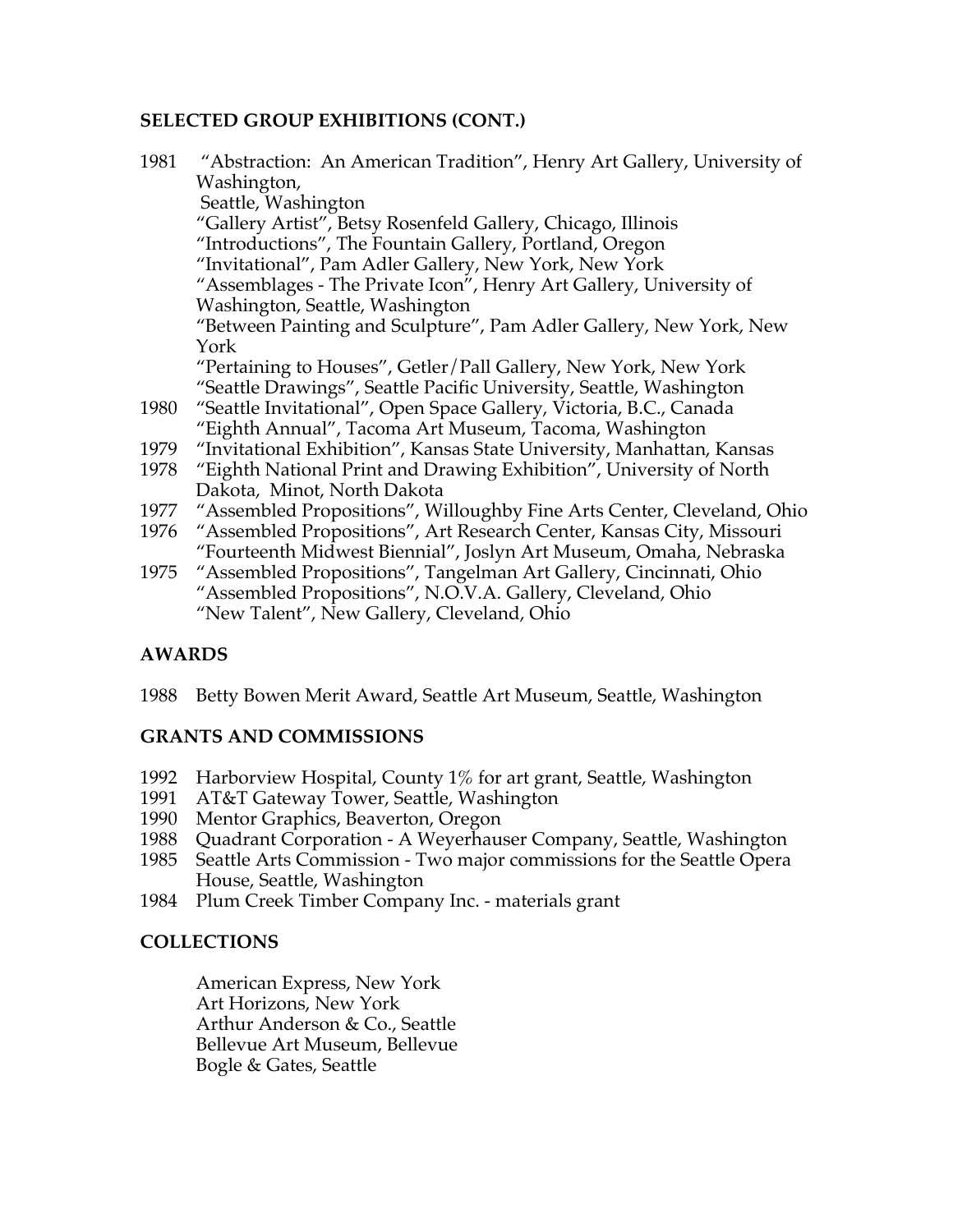#### **COLLECTIONS (cont)**

Chase Manhattan Bank, New York Chemical Bank, New York Chicago First National Bank, Chicago Claremont Hotel and Resort, Oakland Contemporary Arts Center, Honolulu Dayton Art Museum, Dayton Federal Home Loan Bank, Seattle Frank Russell Company, Tacoma GNA Annuities, Seattle Glacier Park Company, Seattle Harborview Hospital, Seattle Heller, Ehrman, White & McAuliffe, Tacoma Kansas State University, Manhattan J. Patrick Lannan Foundation, Palm Beach Microsoft, Redmond The National Vietnam Veterans Art Museum, Chicago, IL New York State Mortgage, New York Northwest Building Corporation, Seattle Olympia and York Properties, New York Perkins Coie, Seattle Port of Tacoma, Tacoma, WA Physio Control, Seattle Piper, Jaffrey & Hopwood, Minneapolis Prudential Insurance Company of America, Newark Riddell, Williams, Bullitt & Walkinshaw, Seattle Safeco Insurance Company of America, Seattle Seattle Art Museum, Seattle City of Seattle Collection and Seattle Opera House, Seattle Seattle First National Bank, Seattle Seattle Junior League, Seattle Security Pacific National Bank, Los Angeles Sohio Headquarters, Irvine Southeast Bank, Miami Swedish Medical Center, Seattle Taco Bell Headquarters, Irvine Tacoma Art Museum, Tacoma University Hospital, Seattle University of Oregon, Eugene Walker, Richer, Quinn, Seattle Western States Art Foundation Weyerhaeuser Corporation, Seattle Wickwire, Lewis, Goldmark & Schorr, Seattle Zale Corporation, Dallas